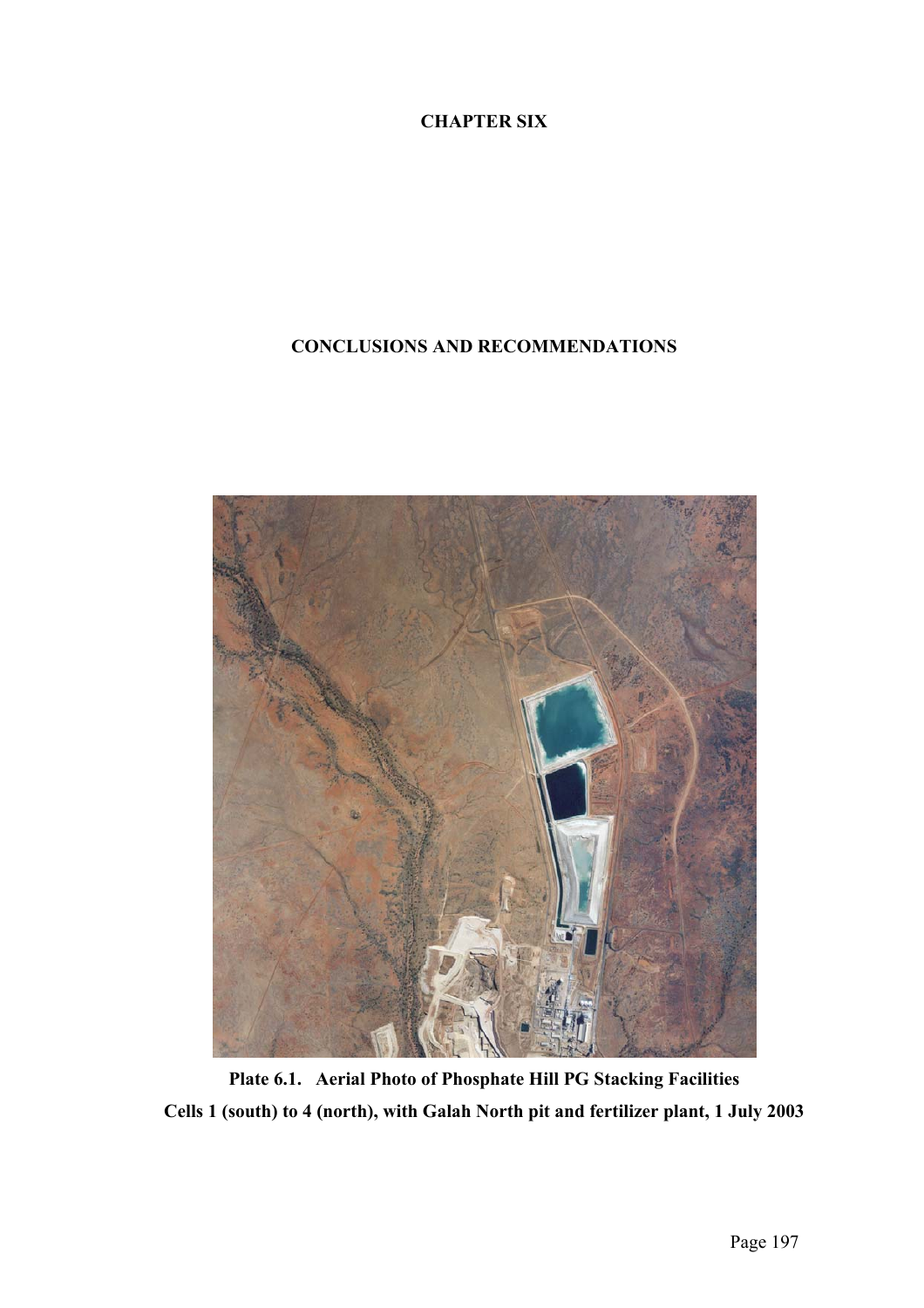## **6.1 CONCLUSIONS**

When the WMC Fertilizers' plant at Phosphate Hill, north-western Queensland, commenced operations in late 1999, very little was known about the by-product of the phosphoric acid production process, phosphogypsum (PG). One set of samples was taken early in 2000 (during the plant commissioning period) by the Company's gypsum stack consultants, Ardaman and Associates, Inc., which were analysed for some major elements and subjected to engineering tests. No other work had been done on the material.

It was known from the pre-planning stages of the operation that PG would be produced in large quantities and was initially to be stored in above-ground stacks, as occurs elsewhere in the world. This study was instigated in early 2000 with two purposes in mind:

- (a) to fully characterise the PG produced at Phosphate Hill; and
- (b) to provide a preliminary assessment of the material's suitability as mine backfill.

The PG was sampled in three states:

(i) hemihydrate  $(CaSO<sub>4</sub>.0.5H<sub>2</sub>O)$  filtercake, derived from the phosphoric acid plant filtration system immediately after acidulation of the parent phosphorite;

(ii) PG slurry, consisting of recycled acid process water, small amounts of hemihydrate and dominated by dihydrate PG  $(CaSO<sub>4</sub>.2H<sub>2</sub>O)$ ; and

(iii) dihydrate PG that had been stored in the stacking facility for several months and had been drained of most of its pore fluids.

The slurry was sampled over a period of 12 months. This time frame was chosen to assess if there was any seasonal variation in the PG produced. It also saw the use of several ore parcels from different sources in the mine and gave the opportunity to assess any differences in PG derived from changing ore sources.

One of the major findings of this study is that the PG produced at Phosphate Hill is notably different to that produced elsewhere. This is most obvious in the comparison of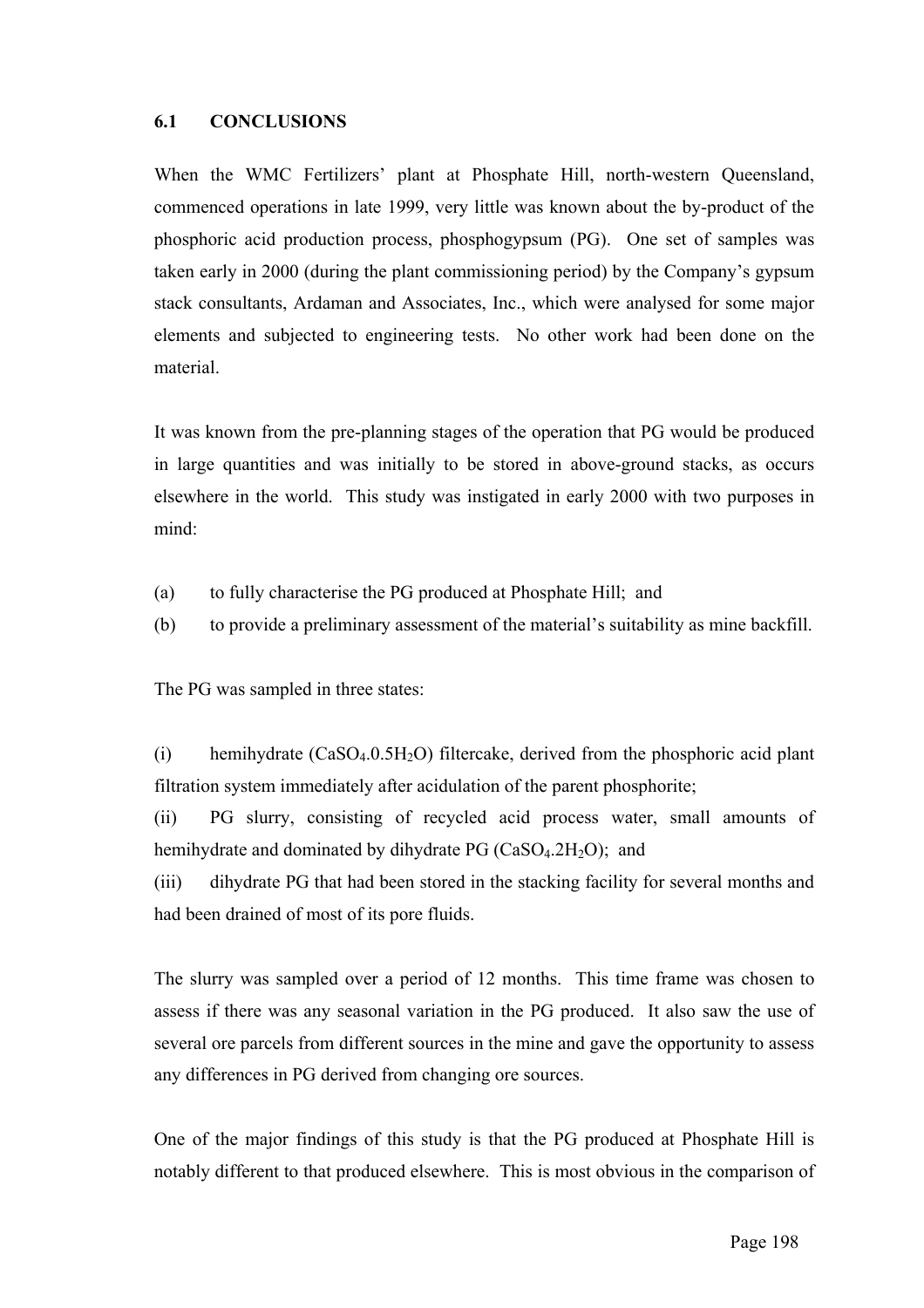gypsum content, whether as dihydrate, hemihydrate, anhydrite or any combination of the three, against  $SiO<sub>2</sub>$  and other acid insolubles. PG analyses available in the literature for material produced at foreign plants shows that  $SiO<sub>2</sub>$  levels in those sources generally account for less than 1% of the total whereas at Phosphate Hill it forms between 20% and  $30\%$ .  $P_2O_5$  content is also consistently higher in the Phosphate Hill material, where accepted acid recoveries in the PAP of around 90%, along with the accepted sources of loss of  $P_2O_5$  to gypsum (in the co-crystallisation of phosphatic mineral species, the presence of unreacted rock, as pore or crystal- bound fluid and from mechanical losses during processing), result in  $P_2O_5$  forming an average of 2% to 3% of the total material sent to the stack, compared to 1% or less elsewhere.

The elevated levels of both  $SiO<sub>2</sub>$  and  $P<sub>2</sub>O<sub>5</sub>$  can be initially attributed to the make up of the ore body. The Monastery Creek Phosphorite Member contains a much higher volume of  $SiO<sub>2</sub>$  than ore bodies mined elsewhere. This is due to the many chert and highly siliceous siltstone and shale beds found within the ore sequence that cannot be separated out during crushing and processing. Much of this material is also phosphatised to a low degree which, when combined with undigested phosphorite, cocrystallised phosphates and pore-bound phosphatic liquids, accounts for the elevated levels of  $P_2O_5$  within the PG. Increased  $SiO_2$  may also result from the presence of soluble silicates (*e.g.* fluorosilicic acid and alkali fluorosilicates created during and after acidulation) held in the pore spaces of the PG.

Apart from a lower pH level within the stack liquids, other physical and chemical characteristics of the Phosphate Hill PG are similar to those found elsewhere. It is very fine grained, with the majority of crystal sizes falling between 2 and 200 microns. Monoclinic crystal shapes display tabular, rhombic and lozenge shapes and massive aggregates are common, as elsewhere. However, acicular crystals were rare and the "swallow-tail" twins noted in other PG were not seen in the Phosphate Hill product.  $Al_2O_3$  was slightly elevated, probably derived from the clay content within the siltstones and shales, but other major element levels, including F, were similar to PG from other sources. The lower pH is derived from the relict acids contained within the PG and the recycled acid process water used to re-slurry the HH before deposition on the stack.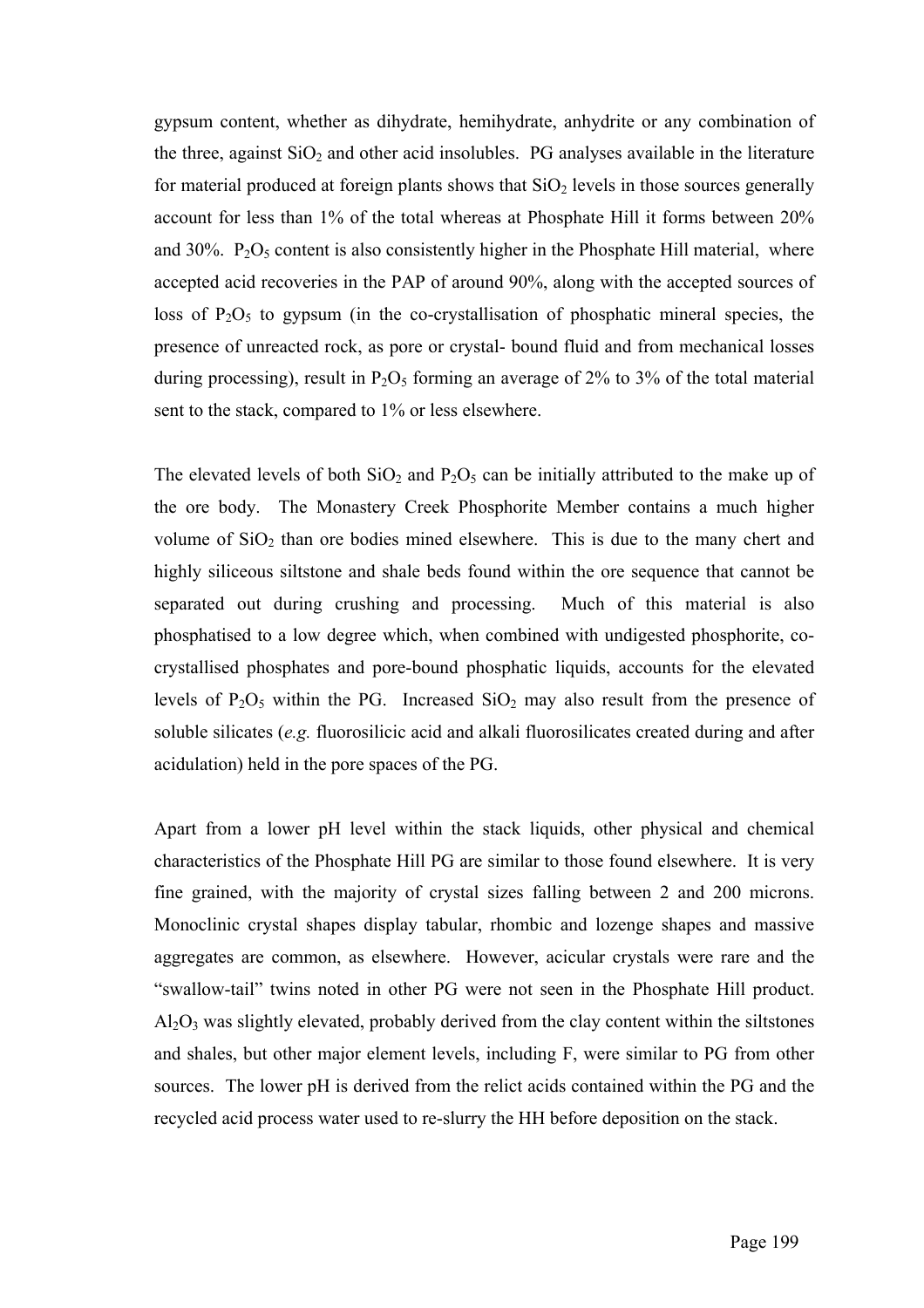Trace element analyses had not previously been done on the material at Phosphate Hill. This study has shown that most of the trace elements identified in the local PG fall within similar ranges to those found elsewhere. The exceptions are elevated levels of Ba, Co, Mn, Pb, Sc, Ti and Y. This again will be a reflection of the primary and alteration mineralogy of the parent phosphorite, which contains barite (BaSO4) and gorceixite  $(BaAl_3(PO_4)_{2}(OH)_{5}H_{2}O)$ , pyrolusite  $(MnO_2)$ , a number of mica-group minerals (as discussed above) and unidentified amphiboles, the dissociated ions of which may have re-precipitated as complex phosphates in the gypsum. Many of the trace elements found in other PG products have either not been identified or are at very low levels in the Phosphate Hill PG. These include the heavy metals Cd and Hg.

In-depth mineralogy assessments had also not been done on the Phosphate Hill PG, beyond identifying hemihydrate and dihydrate gypsum and quartz. The results of this study also revealed some differences in the Phosphate Hill PG. Consistently identified within the material were a range of clays, generally consisting of smectite  $((\frac{1}{2}Ca,Na)_{0.7}(Al,Mg,Fe)_{4}[(Si,Al)_{8}O_{20}](OH)_{4.7}H_{2}O)$  and clinoptilolite  $(Na,K)_{6}[Al_{6}Si_{30}O_{72}]$ .24H<sub>2</sub>O), as well as unidentified amphibole/s and micas. Although only paragonite  $(NaAl<sub>2</sub>(Si<sub>3</sub>Al)O<sub>10</sub>(OH)<sub>2</sub>)$  was definitively identified within the latter mineral group, muscovite  $(K_2A1_4[Si_6A1_2O_{20}](OH, F)_4)$  and glauconite  $((K,Ca,Na)_{\sim 1.6}(Fe^{3+},Al,Mg,Fe^{2+})_{4.0}Si_{7.3}Al_{0.7}O_{20}(OH)_4)$  are also known to regularly occur within the ore body and thus may be expected to form part of the "mica" contained within the PG.

The unidentified amphibole was also a semi-consistent component within the PG, occurring in 9 of 24 samples. Believed to be sourced from the basement granitoids of the Kalkadoon-Leichhardt Block and the Proterozoic metamorphosed marine sediments of the Plum Mountain Gneiss and Corella Formation, this mineral has also not yet been identified within the ore. Its presence within the PG may result from concentration during the crushing/acidulation/filtration cycle of the fertilizer plant. It is recommended that more work be done to confirm the existence of this mineral and to not only identify the chemical type of the amphibole but its provenance. None of these minerals (clays, micas and amphiboles) have been identified as forming part of the PG in analyses available from other sources.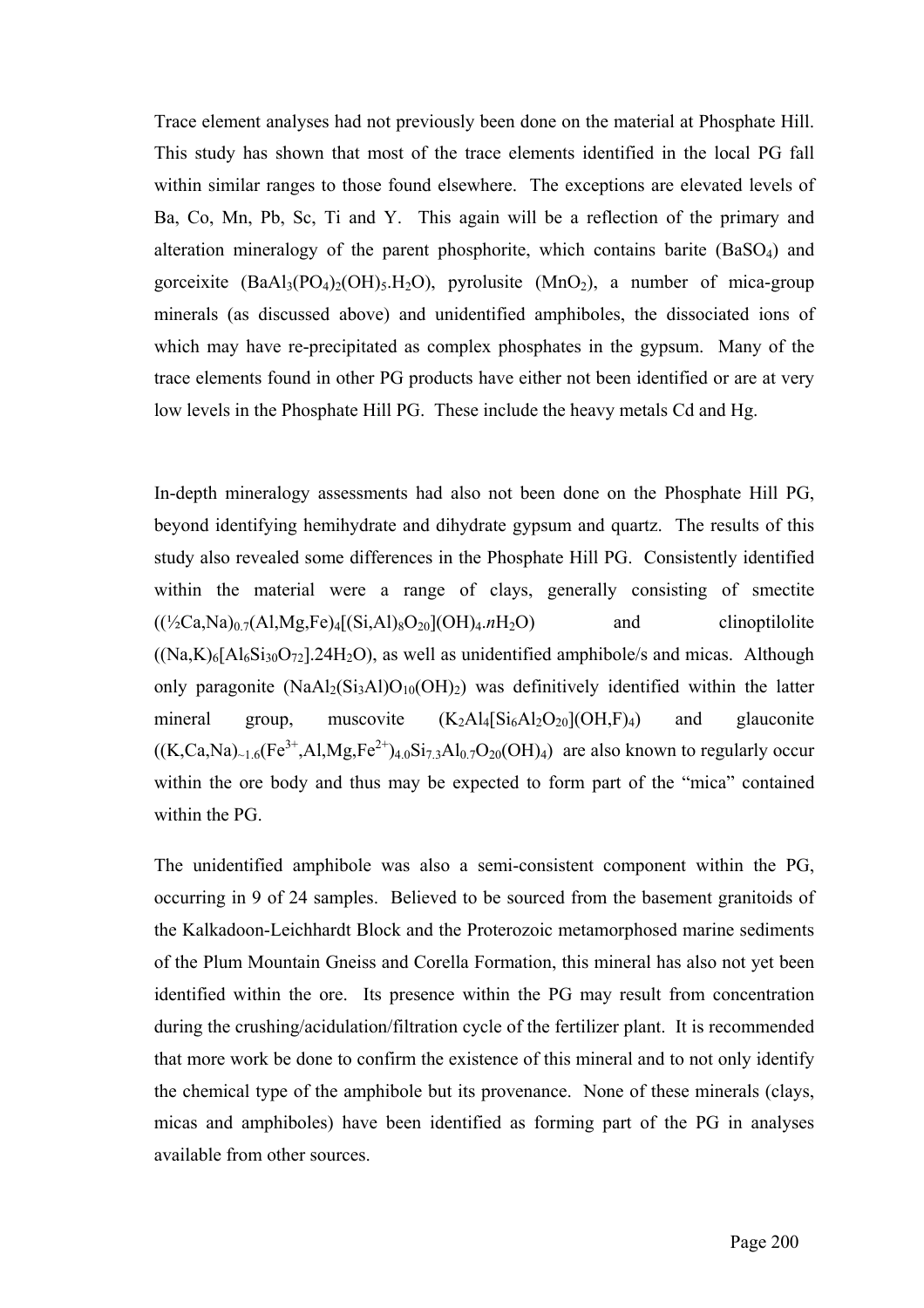Moisture retention falls after the first flushing event but afterwards shows a tendency to increase over further episodes. However the fall on flush 5 for the "old" DH suggests that more work may need to be undertaken over a longer period to see if the long-term trend continues upwards or decreases again for all species of PG. This may have implications on the amount of fluid that can be absorbed in the long term by the PG and thus how much leachate may be produced. As the decrease in moisture retention in flush 5 occurred after further input of fluid into still damp material (unlike other flushes which were done on largely dried material) it may also have implications for the amount of water retained/leachate produced during above-average wet seasons (such as that of 1999/2000 and the current season 2003/2004) with much more closely spaced, higher volume rain and flood events, than that produced during the infrequent events during drought periods. This can be expected to lead to pulses of contaminated fluids entering the aquifer during wet season flood inundation of the fill with possibly little or no input during droughts, resulting in a much longer overall period of contaminated leaching compared to stacks located in consistent, higher-rainfall areas where any leachate could be expected to reach equilibrium much sooner.

Clumping of aggregates appears to continue in HH while cementing occurs within DH with continuing addition of water until the hydration of all gypsum species is complete. The HH appears to form larger aggregates with each leaching event, resulting in a coarse, sand-like material that is only semi-consolidated. The DH, in contrast, consolidates and hardens into a more impermeable material. This has implications for the porosity and permeability of long-term disposal facilities and the amount of potentially contaminated leachate that may be available to infiltrate the local aquifer as a HH disposal site may remain porous or even increase in porosity while a DH disposal site would decrease in porosity and significantly slow the progress of leachate through the fill material.

There appears to be little or no variation in PG produced either according to season or source of ore. Gypsum species chemistry and morphology remained the same, irrespective of the weather conditions or the source of the ore (hard, less altered Galah pit phosphorite or softer, more weathered Brolga pit ore), as did the content of other minerals (quartz, clays, micas and amphibole). The main effect seen during the 12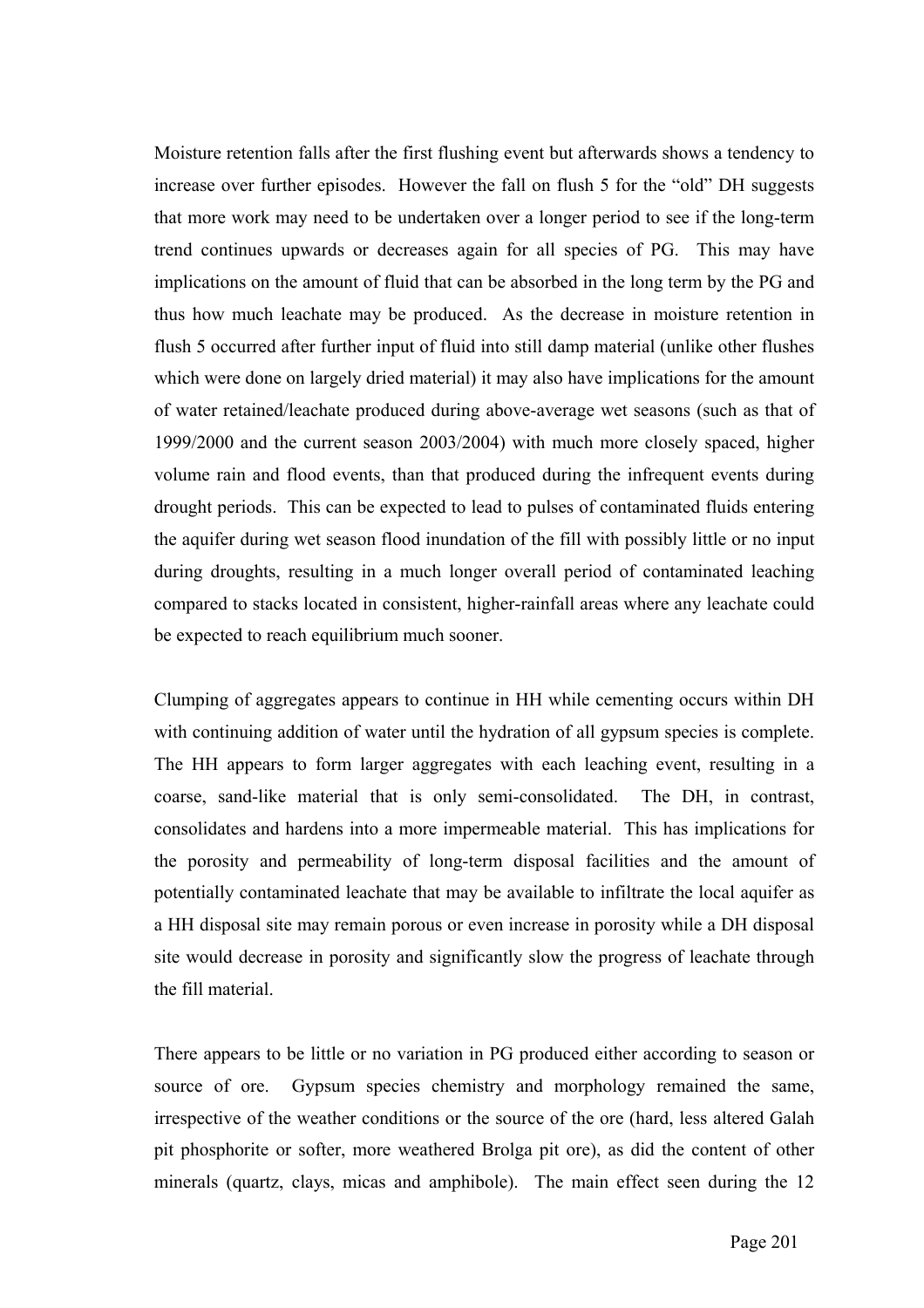month sampling cycle was a slight change in the overall composition and chemistry of the PG that can be attributed to declining production conditions in the phosphoric acid plant in the lead up to the major shutdown in 2001. This is directly attributable to loss of efficiency in the recovery processes within the plant, particularly in the areas of acid produced from rock input and the recovery of acid in the filtration system. This confirms the point noted in Becker (1989) that the correct setting and performance of the phosphoric acid plant is essential not only for phosphoric acid production but for clean and consistent PG production.

In common with other sites that have been the subject of studies, such as the deposits in Florida, Africa and the Middle East, radionuclides are present in the Phosphate Hill PG. These include U-238, Po-210, Pb-210, Ra-226, Rn-222 and an unidentified isotope of Th and are all sourced from the parent ore. The majority of the uranium follows phosphate into the fertilizer product, while Ra-226, Po-210 and Pb-210 tend to report to the gypsum stack. Po-210 is also suspected of being present in the gas by-products of the acidulation process in the phosphoric acid plant while Ra-226 may possibly accumulate in plant scale. Th was split between the PG and fertilizer. Radon was detected in the gypsum but the levels were little different to those measured at the mining camp and were of levels so low as to not be of concern, as is the case for the other radionuclides However, the major finding of the follow-up analyses contained as part of this study is that U-238, Po-210, Pb-210 and Ra-226 appear to be concentrating in the stack fluids. This is believed to be due to the practice of recirculating the fluids through the re-slurry/stack/drain system and may be of long-term concern to the operation. This is not an issue that has been identified in other reports on PG radioactivity and will require follow-up work.

The second section of this project focussed on the applicability of the PG for use as a mine backfill material. To that end, dissolution column experiments were set up using hemihydrate, newly-deposited dihydrate and aged dihydrate. Water was added to the columns to simulate the natural weather conditions at Phosphate Hill, *i.e.* a number of large rain events separated by drying periods over the equivalent of about two years (or two wet seasons) or to replicate the complete inundation of PG fill by either seasonal flood events or by recovering groundwater levels. The PG was analysed before and after the dissolution exercise and the leachate itself was also analysed.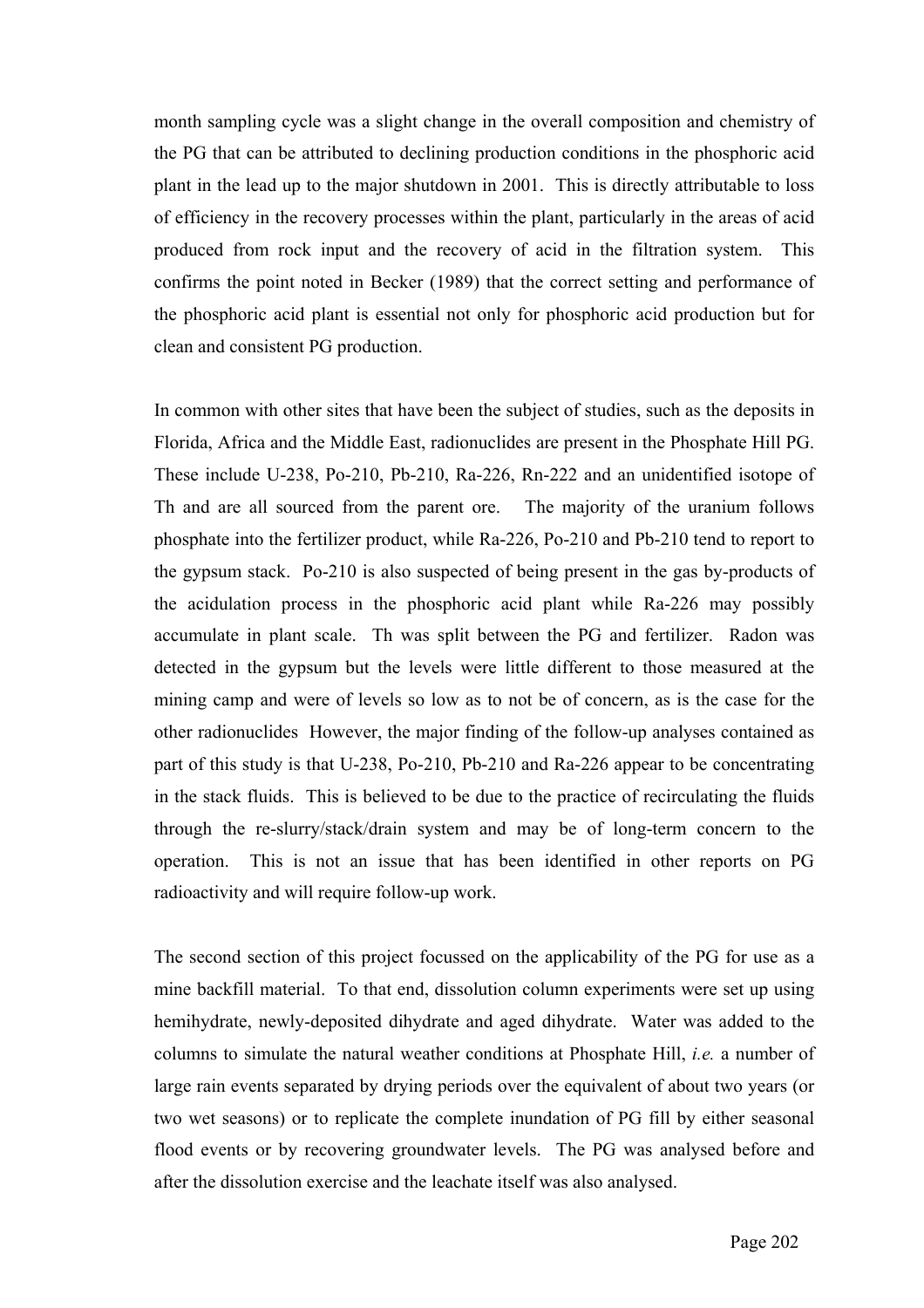Leachate from both HH and DH PG is dominated by  $SO_4$ , Total P and Ca with lesser amounts of Al, Fe, Y and Mn. This is representative of gypsum dissolution being the primary source of contamination within the leachate, with input from interstitial phosphates in their various forms. The low pH of the initial flushing events can be related to the mobilisation of the relict process acids contained within the pore spaces of the PG. The levels of all elements continue to fall with ongoing flushing events. This results in the leachate becoming more benign over time with cumulative leaching events. pH levels rise towards neutrality and electroconductivity falls until it approaches the level of the input fluid (*i.e.* rainwater or groundwater). Radionuclides also rapidly decrease with flushing. All of this suggests that the first two to three flushing events are likely to carry the majority of the pollutants into the aquifer.

Of interest in this case is the consistent spike observed in the results (EC, major and trace elements and radionuclides) from the newly-deposited DH PG. If this is not the result of analytical error then it would mean that this particular type of PG does not release many contaminants during the first input of fluid. This is not reflected by a high level of water retention in the first water input, as retention rates for this material actually increase over time. It is an area that may require further study should there be any plans to use this material as backfill.

The pumping of PG slurry directly into the mine void would be expected to result in immediate contamination of the local aquifer as the slurry liquids either came into direct contact with the groundwater or infiltrated through the highly transmissive Beetle Creek Formation into the aquifer. This would be followed by episodes of decreasing leachate contamination as surface or ground water interacted with the material in the pit, until neutralisation was achieved, which could possibly take decades or centuries. As such, slurry is deemed to be unsuitable for use as backfill under any conditions. Utilising dry PG alone as mine backfill, whether as HH or DH, would also be expected to result in several episodes of decreasingly contaminated leachate infiltrating the local groundwater until an equilibrium was reached within the stacked material.

The major and longest-term contaminant to be sourced from PG in the present stacks or any form of it used as backfill is likely to be sulphate derived from the partial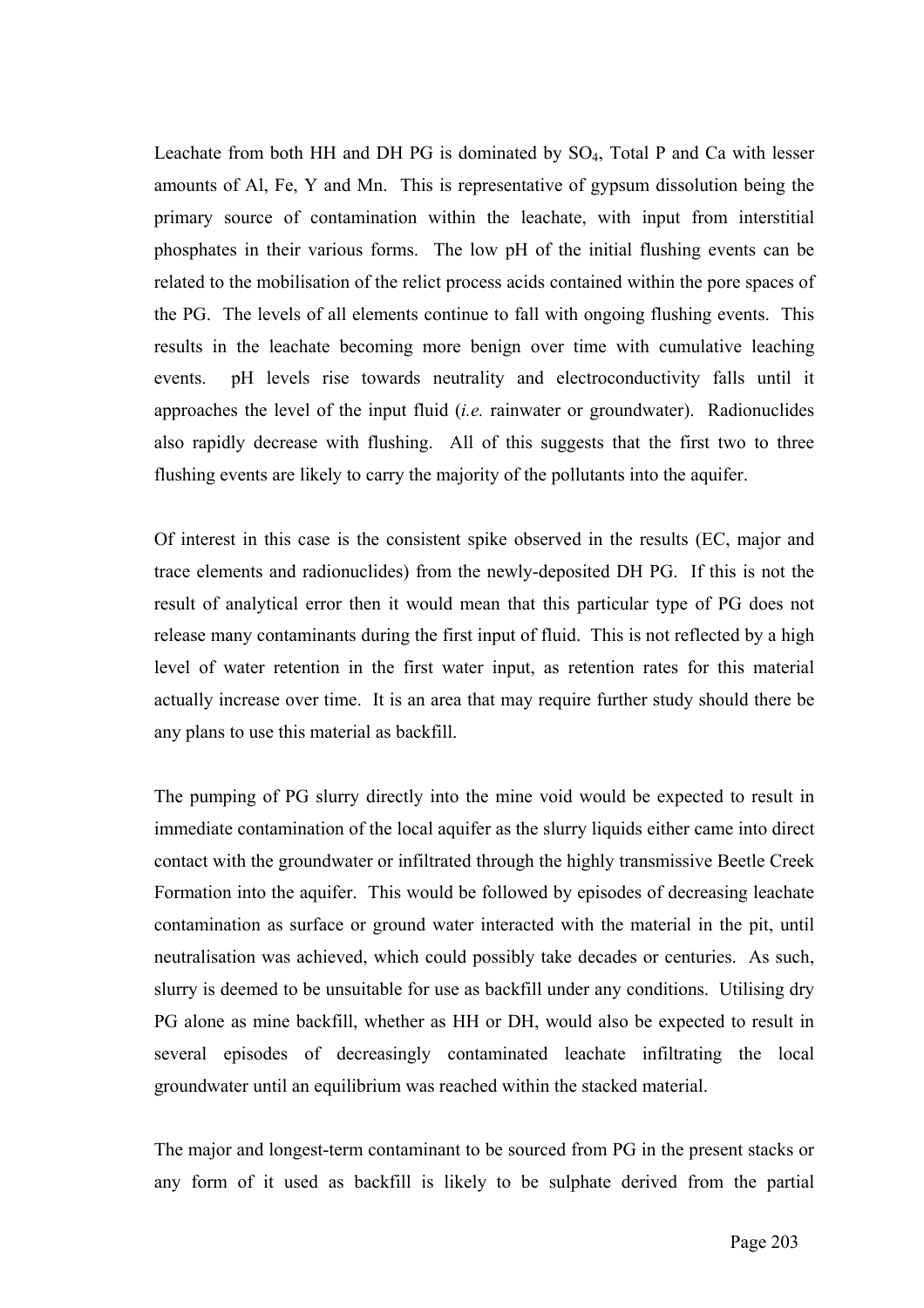dissolution of the PG. Because of its small crystal size and contained relict acids the PG has a higher dissolution rate than naturally-occurring gypsum and will release sulphate much more readily. While other potential contaminants, such as relict acids, phosphorous and radionuclides appear to be removed early in the leaching process, sulphate derived from gypsum will continue to be an issue as the PG dries, consolidates cracks and weathers. The study results show that levels of sulphate of concern to both humans and livestock occur at low to moderate levels of mixing of leachate with aquifer. As this particular aquifer is essentially a closed system, the potential pollutants can be expected to concentrate in the long term, probably within the southern part of the aquifer, and cannot be easily treated or removed. The high transmissivity of the aquifer is likely to cause contaminants to be drawn to any pumping activity.

The use of PG slurry as backfill would be expected to create problems over the short to medium-term as there would be a constant input of highly acidic, contaminated fluids until such time as the backfill operations in that part of the pit were completed and the contained fluids had completely drained. Using HH or DH PG would not have immediate effects but would certainly provide problems in the medium (decades) to long (centuries) term, dependent on weather conditions and the speed of recovery of the aquifer SWL to pre-mining levels. Acid leachate containing high levels of sulphate and low to moderate levels of phosphate and radionuclides would be discharged into the aquifer after inundation events and with the interaction of a recovering SWL and PG backfill in mining voids. A level of equilibrium would be reached after an indeterminate time, particularly in relation to radionuclides and phosphate, but the dissolution of gypsum would be likely to continue for longer and at higher levels, as it makes up the dominant portion of the PG. Water quality on recovery of the aquifer after mining is expected to be lower than it currently is; the addition of contaminant derived from PG used as backfill will considerably worsen the problem.

Many of these concerns can be minimised or negated by the use of liners, cappying and/or the interlayering of neutralising (calcareous) material within the construction of the in-pit gypsum storage facility. When these options are studied other factors come to the fore. These include the practicalities of moving any tupe of gypsum to the final storage area within the pits; the time frame for access to the pit voids; engineering difficulties associated with site preparation and construction; fleet consideration s for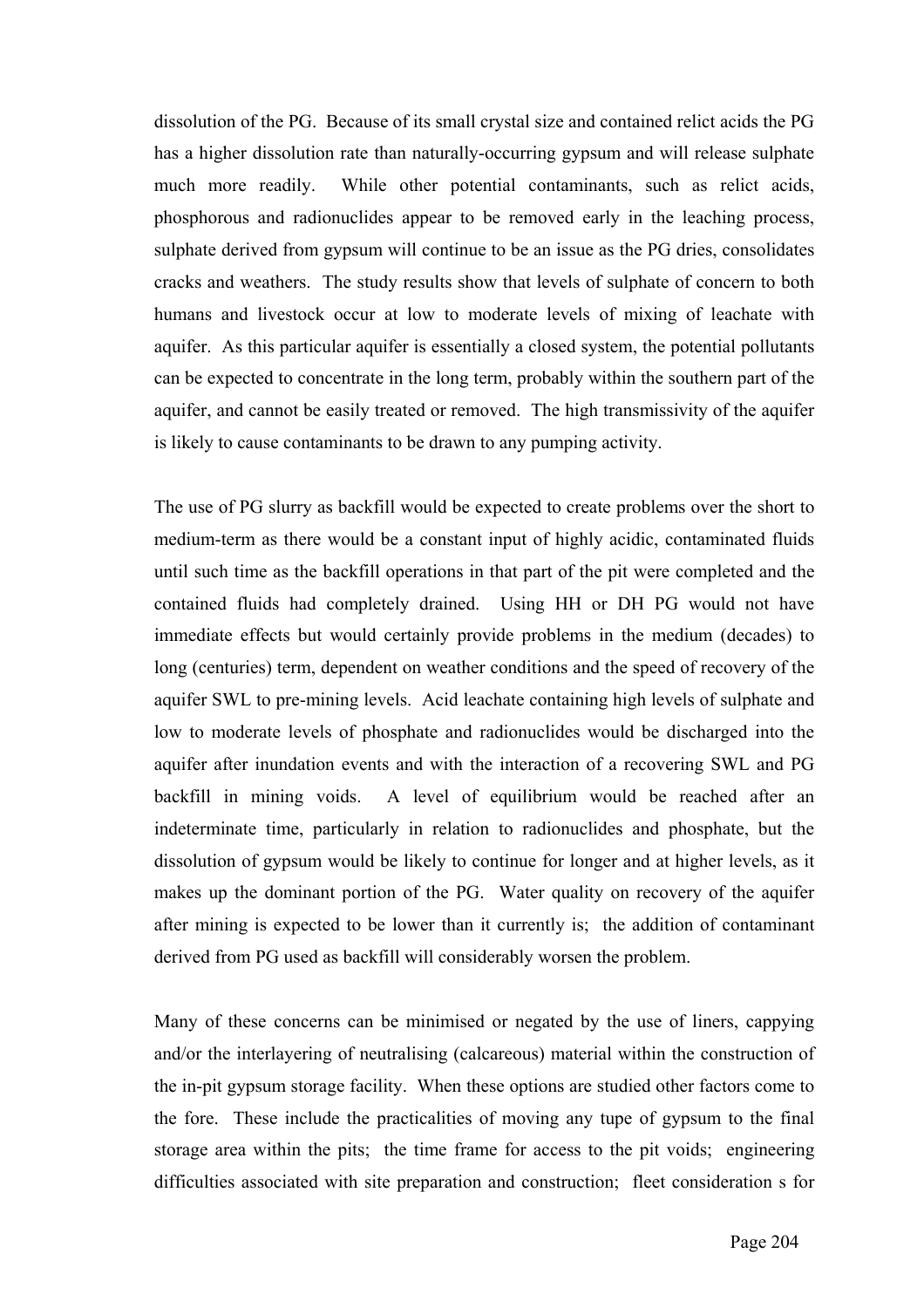moving gypsum and sourcing and moving neutralising material; the likelihood of requiring substantial infrastructure changes; and the economics of all of these.

Legal environmental requirements add to the challenges of using PG as backfill, as do the concerns of the local stakeholders, particularly pastoralists and indigenous groups. Both of the latter already express grave concerns about the Company's use of the groundwater resource and are unlikely to approve any method of PG disposal that has the slightest possibility of polluting the aquifer and thereby creating problems for management of their stock. Finally, recent changes to the Company's closure strategy means that voids must be left in the completed pits to assist in the rapid recharge of the aquifer, severely restricting the areas available for backfilling.

The combination of all of these factors suggests that, even with remediation measures in place, it is unlikely to be politically, financially or environmentally sound for WMCF to use any form of PG as mine backfill, unless it is on an extremely limited basis.

## **6.2 RECOMMENDATIONS**

The results of this study show that PG in any of its form is unlikely to be a suitable material for general use as backfill in mine voids. The only circumstances under which it may be used in this manner would be in shallow areas of the pit that are well above the recovered SWL. Even then, it is recommended that the area be either lined and capped to minimise ingress of water and egress of leachate and/or that any stockpiles be built in a layer-cake manner, including layers of calcareous material to provide a neutralising agent for any contaminated fluids. The latter requires investigation into whether methods can be found to achieve this result without the engineering and practical problems associated with repeated movement of equipment over a PG floor.

It is recommended that a small, controlled trial of in-pit disposal be carried out, using the aforementioned methods and a number of the potential neutralizing agents, to assess their effectiveness before any final decisions on in-pit disposal are made. Full feasibility studies, including engineering, environmental and economic factors, should also be undertaken before any final decision occurs.